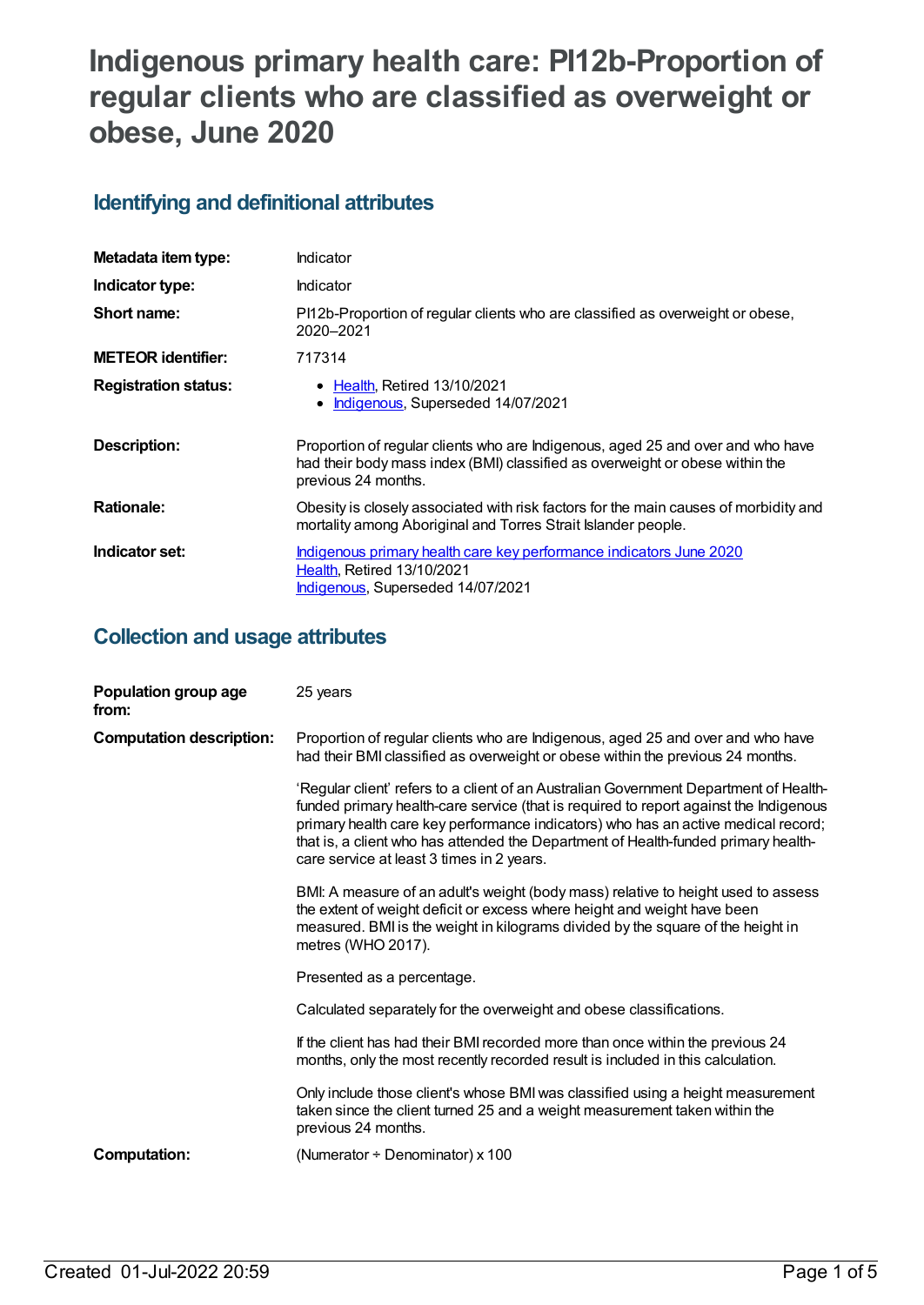| Numerator:                      | Calculation A: Number of regular clients who are Indigenous, aged 25 and over and<br>who have had their BMI classified as overweight within the previous 24 months.                  |
|---------------------------------|--------------------------------------------------------------------------------------------------------------------------------------------------------------------------------------|
|                                 | Calculation B: Number of regular clients who are Indigenous, aged 25 and over and<br>who have had their BMI classified as obese within the previous 24 months.                       |
| <b>Numerator data elements:</b> | <b>Data Element / Data Set-</b>                                                                                                                                                      |
|                                 | Person-body mass index (classification), code N[.N]                                                                                                                                  |
|                                 | Data Source                                                                                                                                                                          |
|                                 | Indigenous primary health care data collection                                                                                                                                       |
|                                 | NMDS / DSS                                                                                                                                                                           |
|                                 | Indigenous primary health care NBEDS 2020-21                                                                                                                                         |
|                                 | Guide for use                                                                                                                                                                        |
|                                 | Only include the overweight and obese classifications.                                                                                                                               |
|                                 | Only include those client's whose BMI was classified using a height<br>measurement taken since the client turned 25 and a weight measurement<br>taken within the previous 24 months. |
|                                 | Data Element / Data Set-                                                                                                                                                             |
|                                 | Person-age, total years N[NN]                                                                                                                                                        |
|                                 | <b>Data Source</b>                                                                                                                                                                   |
|                                 | Indigenous primary health care data collection                                                                                                                                       |
|                                 | NMDS / DSS                                                                                                                                                                           |
|                                 | Indigenous primary health care NBEDS 2020-21                                                                                                                                         |
|                                 | Data Element / Data Set-                                                                                                                                                             |
|                                 | Person-Indigenous status, code N                                                                                                                                                     |
|                                 | Data Source                                                                                                                                                                          |
|                                 | Indigenous primary health care data collection                                                                                                                                       |
|                                 | NMDS / DSS                                                                                                                                                                           |
|                                 | Indigenous primary health care NBEDS 2020-21                                                                                                                                         |
|                                 | Data Element / Data Set-                                                                                                                                                             |
|                                 | Person-regular client indicator, yes/no code N                                                                                                                                       |
|                                 | Data Source                                                                                                                                                                          |
|                                 | Indigenous primary health care data collection                                                                                                                                       |
|                                 | NMDS / DSS                                                                                                                                                                           |
|                                 | Indigenous primary health care NBEDS 2020-21                                                                                                                                         |
| Denominator:                    | Calculation A and B: Total number of regular clients who are Indigenous, aged                                                                                                        |

25 and over and who have had their BMIrecorded within the previous 24 months.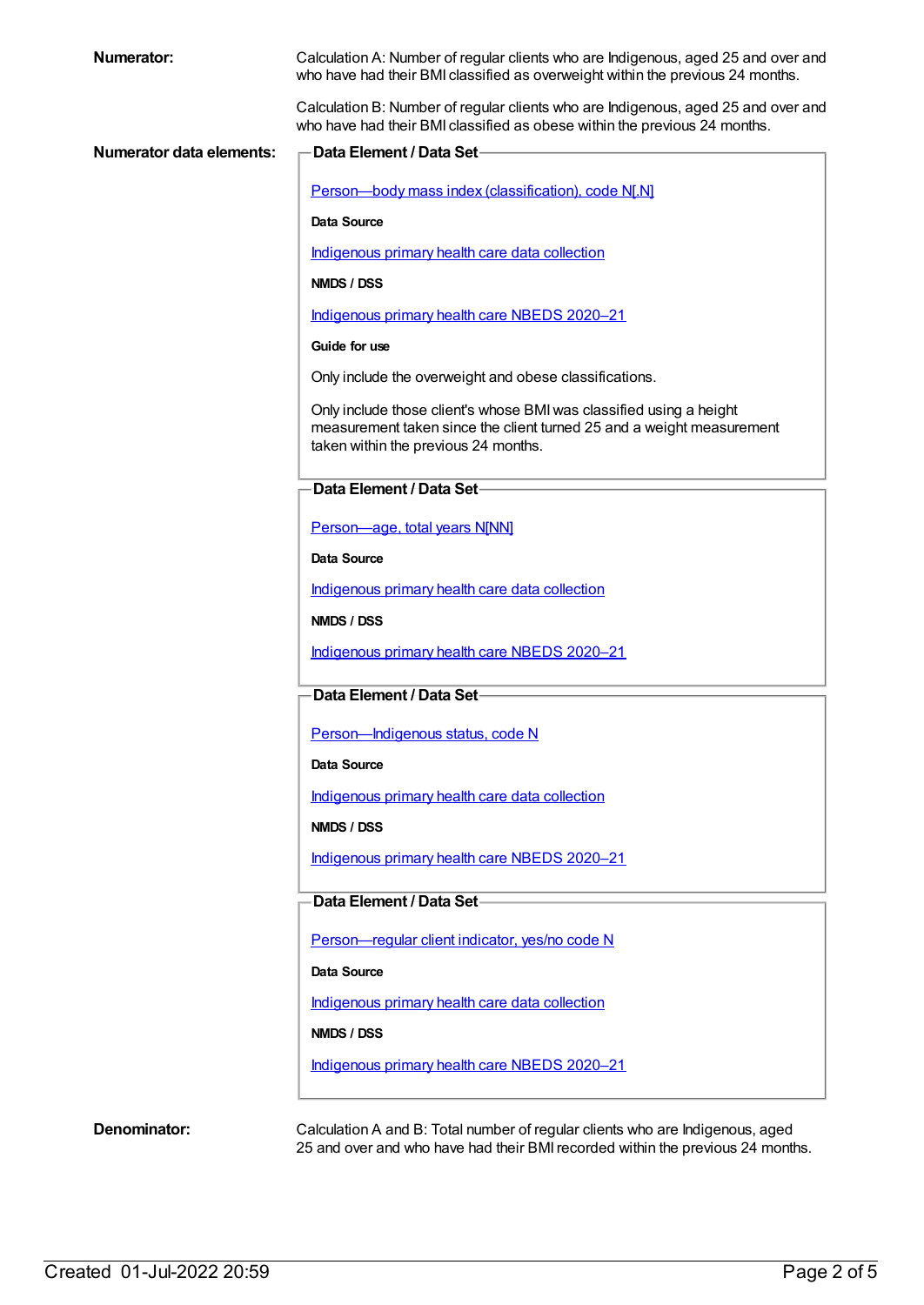#### **Denominator data elements:**

#### **Data Element / Data Set**

[Person—age,](https://meteor.aihw.gov.au/content/303794) total years N[NN]

**Data Source**

[Indigenous](https://meteor.aihw.gov.au/content/430643) primary health care data collection

**NMDS / DSS**

[Indigenous](https://meteor.aihw.gov.au/content/715320) primary health care NBEDS 2020–21

#### **Data Element / Data Set**

Person-body mass index recorded indicator, yes/no code N

**Data Source**

[Indigenous](https://meteor.aihw.gov.au/content/430643) primary health care data collection

**NMDS / DSS**

[Indigenous](https://meteor.aihw.gov.au/content/715320) primary health care NBEDS 2020–21

**Guide for use**

Only include those client's whose BMIwas classified using a height measurement taken since the client turned 25 and a weight measurement taken within the previous 24 months.

#### **Data Element / Data Set**

[Person—Indigenous](https://meteor.aihw.gov.au/content/602543) status, code N

**Data Source**

[Indigenous](https://meteor.aihw.gov.au/content/430643) primary health care data collection

**NMDS / DSS**

[Indigenous](https://meteor.aihw.gov.au/content/715320) primary health care NBEDS 2020–21

#### **Data Element / Data Set**

[Person—regular](https://meteor.aihw.gov.au/content/686291) client indicator, yes/no code N

**Data Source**

[Indigenous](https://meteor.aihw.gov.au/content/430643) primary health care data collection

**NMDS / DSS**

[Indigenous](https://meteor.aihw.gov.au/content/715320) primary health care NBEDS 2020–21

#### **Disaggregation:** 1. Sex:

a) Male

b) Female

2. Age group: a) 25–34 years b) 35–44 years c) 45–54 years d) 55–64 years e) 65 years and over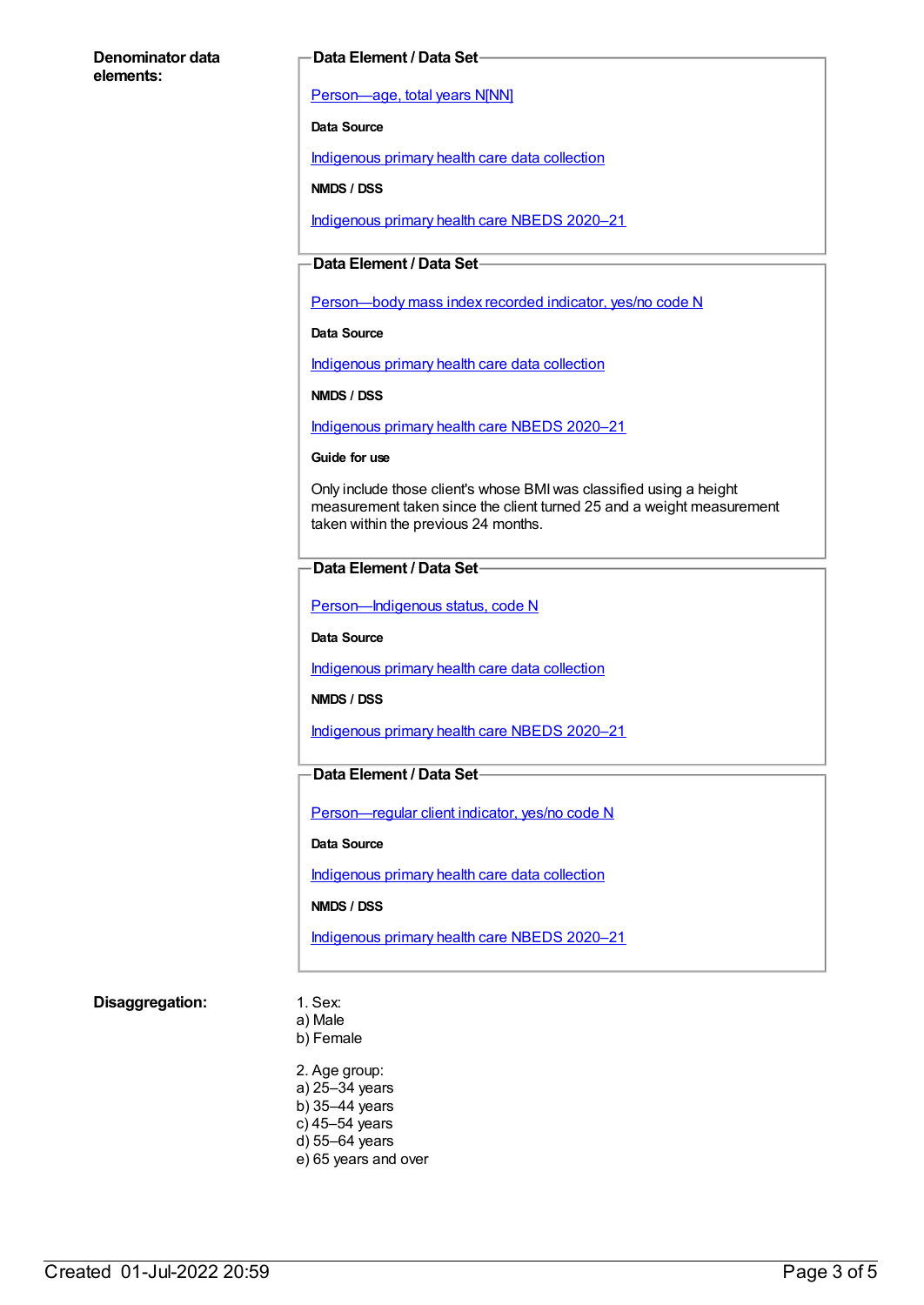| <b>Disaggregation data</b><br>elements: | Data Element / Data Set-                                                                                                                                                                                                                                                                                         |
|-----------------------------------------|------------------------------------------------------------------------------------------------------------------------------------------------------------------------------------------------------------------------------------------------------------------------------------------------------------------|
|                                         | Person-age, total years N[NN]                                                                                                                                                                                                                                                                                    |
|                                         | Data Source                                                                                                                                                                                                                                                                                                      |
|                                         | Indigenous primary health care data collection                                                                                                                                                                                                                                                                   |
|                                         | NMDS / DSS                                                                                                                                                                                                                                                                                                       |
|                                         | Indigenous primary health care NBEDS 2020-21                                                                                                                                                                                                                                                                     |
|                                         | Data Element / Data Set-                                                                                                                                                                                                                                                                                         |
|                                         | Person-sex, code X                                                                                                                                                                                                                                                                                               |
|                                         | Data Source                                                                                                                                                                                                                                                                                                      |
|                                         | Indigenous primary health care data collection                                                                                                                                                                                                                                                                   |
|                                         | NMDS / DSS                                                                                                                                                                                                                                                                                                       |
|                                         | Indigenous primary health care NBEDS 2020-21                                                                                                                                                                                                                                                                     |
| <b>Comments:</b>                        | This indicator covers a 24 month reporting period from 1 January 2020 to 31<br>December 2021:                                                                                                                                                                                                                    |
|                                         | • Indigenous primary health care NBEDS 2019-20 covers the period<br>01/01/2020 to 30/06/2020<br>• Indigenous primary health care NBEDS 2020-21 covers the period<br>01/07/2020 to 30/06/2021<br>Indigenous primary health care NBEDS 2021-22 (to be released) will cover<br>the period 01/07/2021 to 31/12/2021. |

## **Representational attributes**

| <b>Representation class:</b> | Percentage |
|------------------------------|------------|
| Data type:                   | Real       |
| Unit of measure:             | Person     |
| Format:                      | N[N].N     |
|                              |            |

# **Indicator conceptual framework**

| <b>Framework and</b> | <b>Person-related Factors</b> |
|----------------------|-------------------------------|
| dimensions:          |                               |

### **Data source attributes**

| Data sources: | Data Source                                    |
|---------------|------------------------------------------------|
|               | Indigenous primary health care data collection |
|               | Frequency                                      |
|               | 6 monthly                                      |
|               | Data custodian                                 |
|               | Australian Institute of Health and Welfare.    |
|               |                                                |

### **Source and reference attributes**